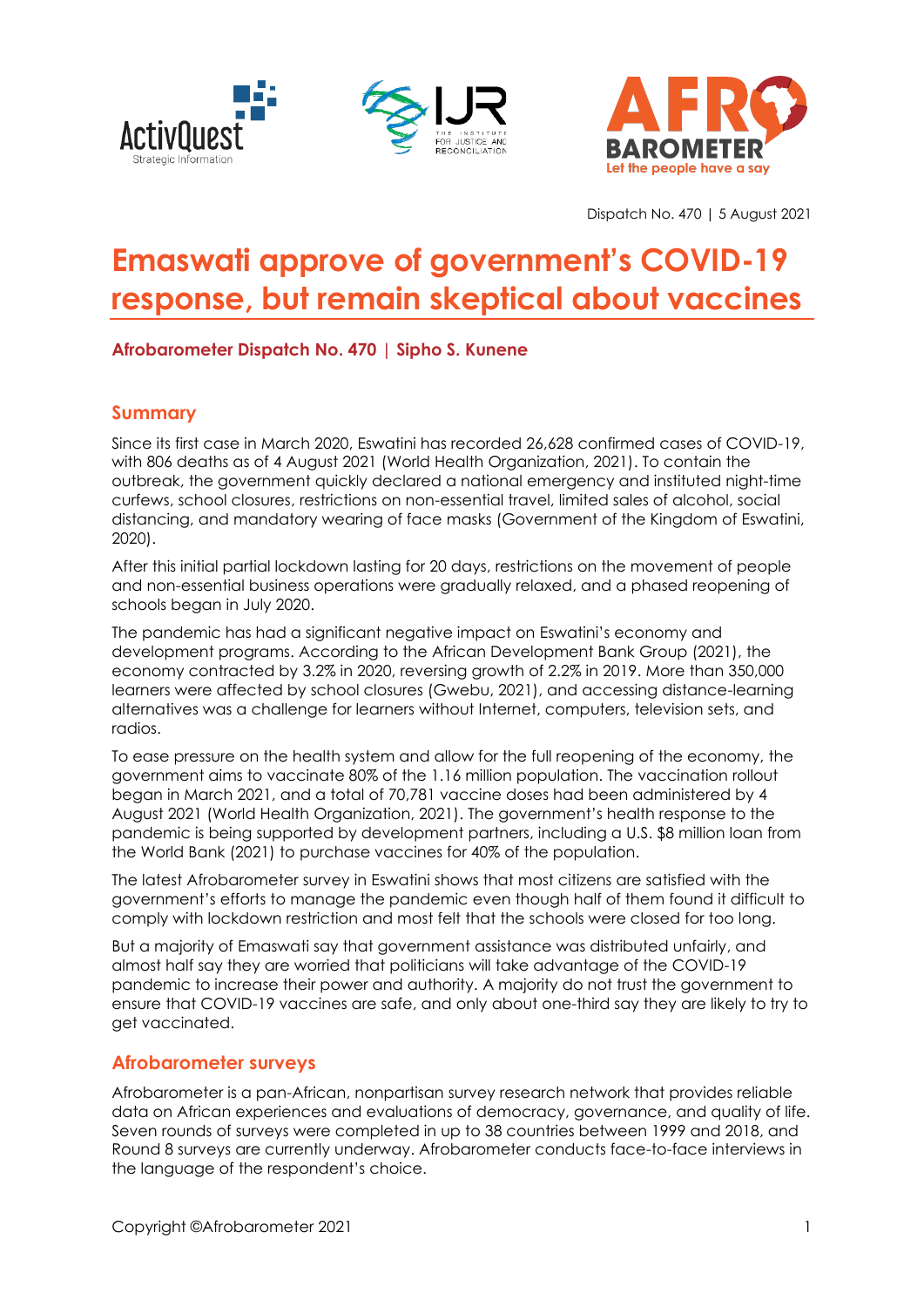

The Afrobarometer team in Eswatini, led by ActivQuest, interviewed a nationally representative, random, stratified probability sample of 1,200 adult Emaswati in March-April 2021. A sample of this size yields country-level results with a margin of error of +/-3 percentage points at a 95% confidence level. Previous standard surveys were conducted in Eswatini in 2013, 2015, and 2018.

## **Key findings**

- The overwhelming majority of Emaswati consider themselves "somewhat well informed" (54%) or "very well informed" (32%) about COVID-19 and efforts to combat it. Awareness is lower among citizens with no formal education (62%).
- About one in seven respondents (15%) say a household member became ill with COVID-19, while one in two (49%) report that someone in the household lost a job, business, or primary source of income as a result of the pandemic.
- While most Emaswati agree that lockdown restrictions and school closures were necessary to limit the spread of COVID-19, half (49%) say they found it difficult to comply with the restrictions, and nine out of 10 (93%) say the schools were closed for too long.
- Only three in 10 citizens (29%) say their household received special government assistance during the pandemic. Two-thirds (65%) say pandemic-related assistance was distributed unfairly.
- Overall, most citizens are satisfied with the government's efforts to manage the COVID-19 response (83%) and keep the public informed (90%).
	- o However, only 38% say they trust official COVID-19 statistics, and more than threefourths (77%) believe that "some" or "a lot" of the resources available for responding to the pandemic were lost to government corruption.
- Fewer than one-third (29%) of citizens say they trust the government to ensure the safety of any COVID-19 vaccine, and only a minority (37%) indicate that they are likely to try to get vaccinated.
	- o Interestingly, citizens with no formal education (51%) and older citizens (55% of those above age 55) are more likely to indicate a willingness to get vaccinated than their more educated and younger counterparts.
- More than four in 10 Emaswati (43%) believe that prayer is more effective than a vaccine would be in preventing COVID-19 infection.
- A majority of citizens say the government is justified in using measures that infringe on democratic freedoms during a public health emergency, such as censoring the media (52%), using security forces to enforce public health mandates (72%), and postponing elections or limiting political campaigns (63%).
	- o However, 47% of citizens say they are worried about politicians taking advantage of the pandemic to increase their power.

## **Awareness**

Almost nine out of 10 Emaswati consider themselves to be "somewhat well informed" (54%) or "very well informed" (32%) about COVID-19 and efforts to combat it (Figure 1).

Awareness of COVID-19 increases with respondents' education and economic levels (Figure 2). Citizens with no formal education (62%) are far less likely to say they are at least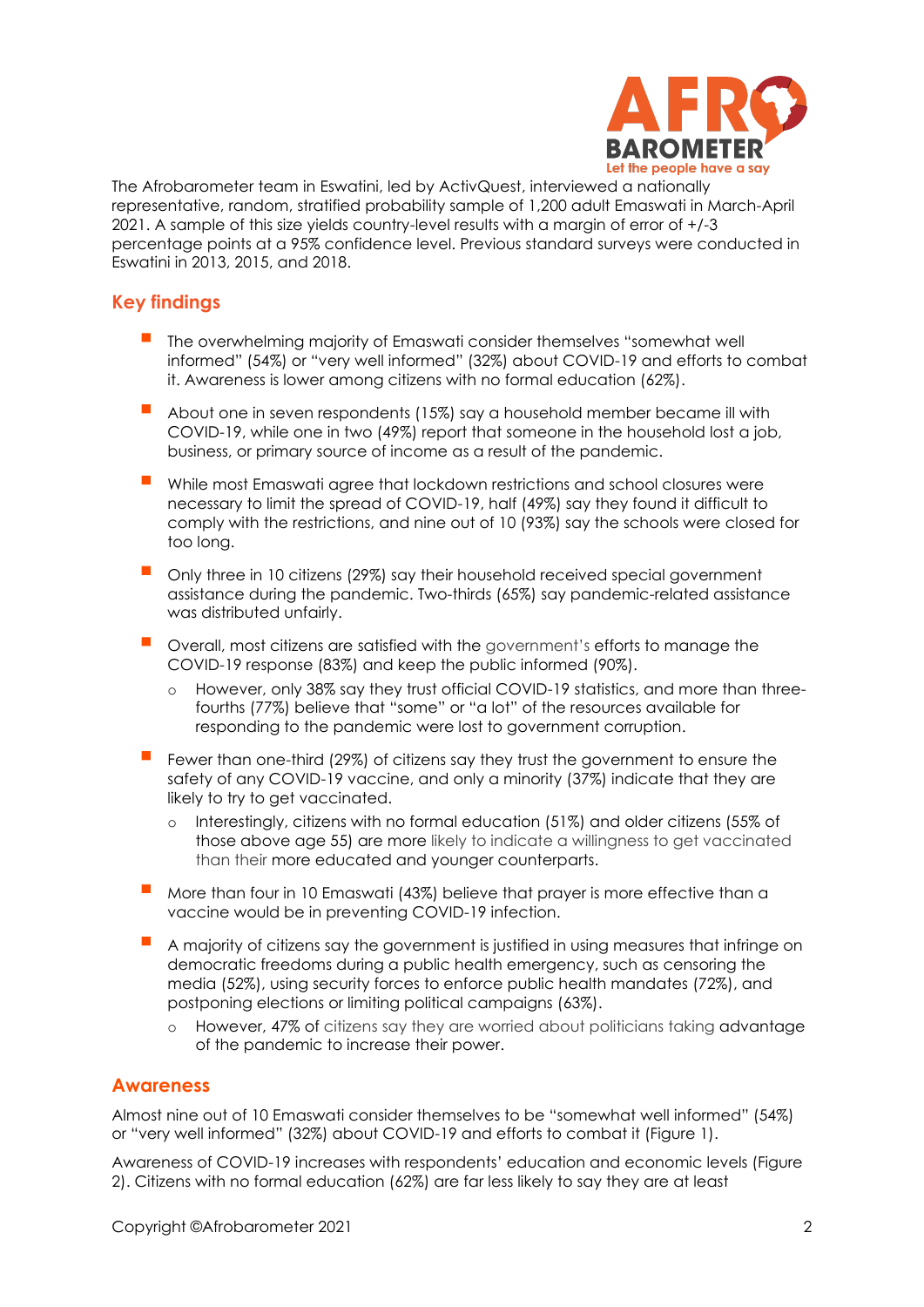

"somewhat well informed" than those with secondary (89%) or post-secondary (93%) schooling. Poor respondents (82%) are less aware than their better-off counterparts (89% of those experiencing no or low levels of lived poverty<sup>1</sup>).

Awareness of COVID-19 drops off somewhat among older citizens (77% among those above age 55).



## **Figure 1: Awareness of COVID-19** | Eswatini | 2021

*Respondents were asked: How well informed would you say you are about the coronavirus, or the COVID-19 pandemic, and efforts to combat it?*



**Figure 2: Awareness of COVID-19** | by socio-demographic group | Eswatini | 2021

*Respondents were asked: How well informed would you say you are about the coronavirus, or the COVID-19 pandemic, and efforts to combat it? (% who say "somewhat" or "very" well informed)*

**<sup>1</sup>** Afrobarometer's Lived Poverty Index (LPI) measures levels of material deprivation by asking how often respondents or their families went without basic necessities (enough food and water, medical care, enough cooking fuel, and a cash income) during the previous year. For more on lived poverty, see Mattes (2020).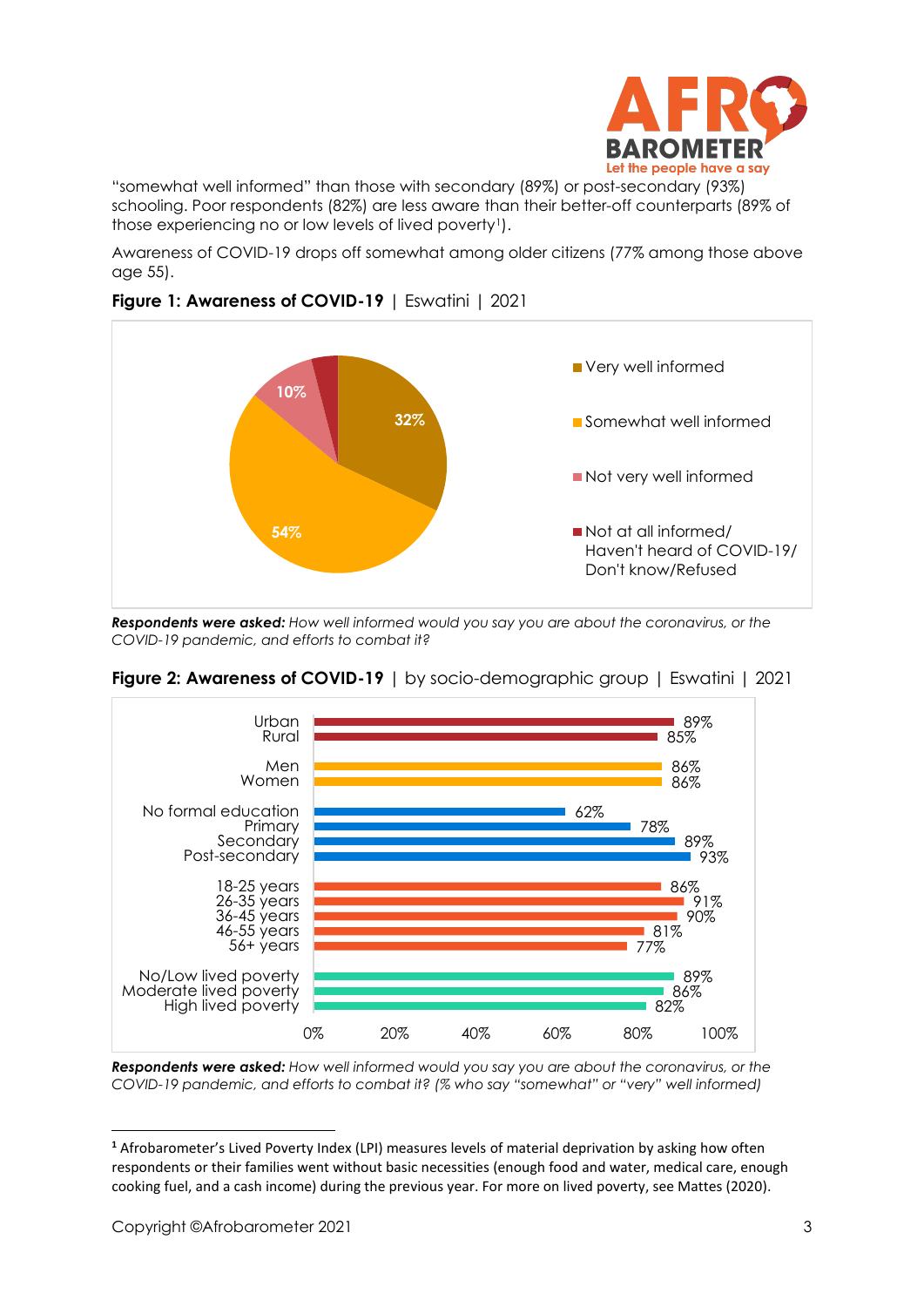

## **Impact**

As of March-April 2021, about one in seven Emaswati (15%) say that someone in their household became ill with COVID-19, while about half (49%) report that a household member lost a job, a business, or a primary source of income due to the pandemic (Figure 3).

Urban residents are somewhat more likely than their rural counterparts to report experiencing a loss of income (56% vs. 47%). But loss of income was somewhat less likely to affect economically better-off respondents (46%, vs. 53%-54% of those with high or moderate lived poverty) (Figure 4).



**Figure 3: Impacts of the pandemic** | Eswatini | 2021

*Respondents were asked: Please tell me if you personally or any other member of your household have been affected in any of the following ways by the COVID-19 pandemic: Became ill with COVID-19? Temporarily or permanently lost a job, business, or primary source of income?*



**Figure 4: Lost income due to the pandemic** | Eswatini | 2021

*Respondents were asked: Please tell me if you personally or any other member of your household have been affected in any of the following ways by the COVID-19 pandemic: Temporarily or permanently lost a job, business, or primary source of income? (% "yes")*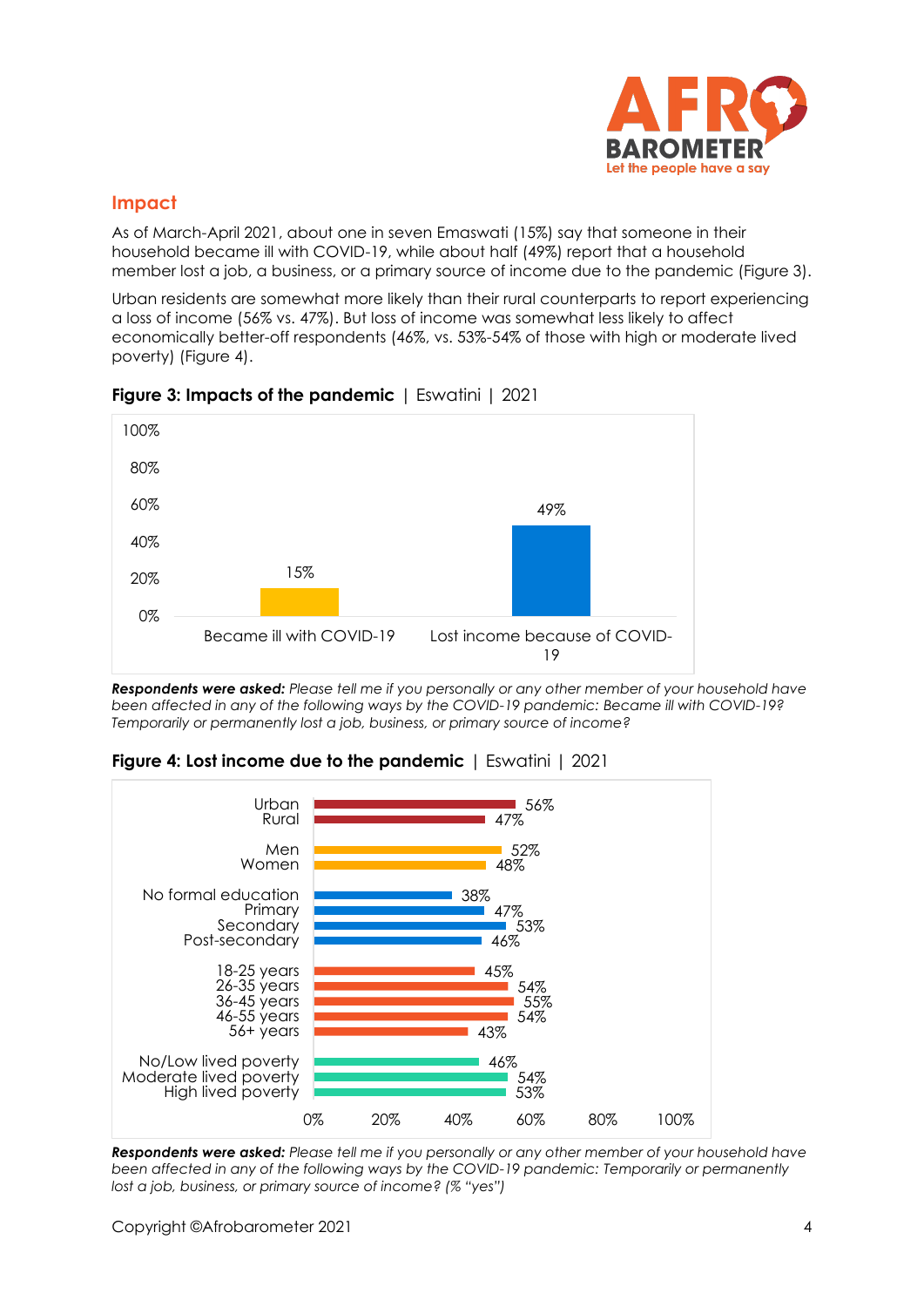

## **Lockdowns and school closures**

To limit the spread of the coronavirus, government instituted partial lockdown restrictions, including school closures.

About half (49%) of Emaswati say they found it "difficult" or "very difficult" to comply with the lockdown restrictions imposed by the government, while 43% describe it as "easy" or "very easy" (Figure 5). Despite difficulties, most Emaswati (78%) "agree" or "strongly agree" that the restrictions were necessary to limit the spread of COVID-19 (Figure 6).



**Figure 5: Difficulty of complying with lockdown** | Eswatini | 2021

*Respondents were asked: How easy or difficult was it for you and your household to comply with the lockdown or curfew restrictions imposed by the government?*



**Figure 6: Support for lockdown** | Eswatini | 2021

*Respondents were asked: Please tell me whether you agree or disagree with the following statement: Even if the lockdown or curfew had negative impacts on the economy and people's livelihoods, it was necessary to limit the spread of COVID-19?*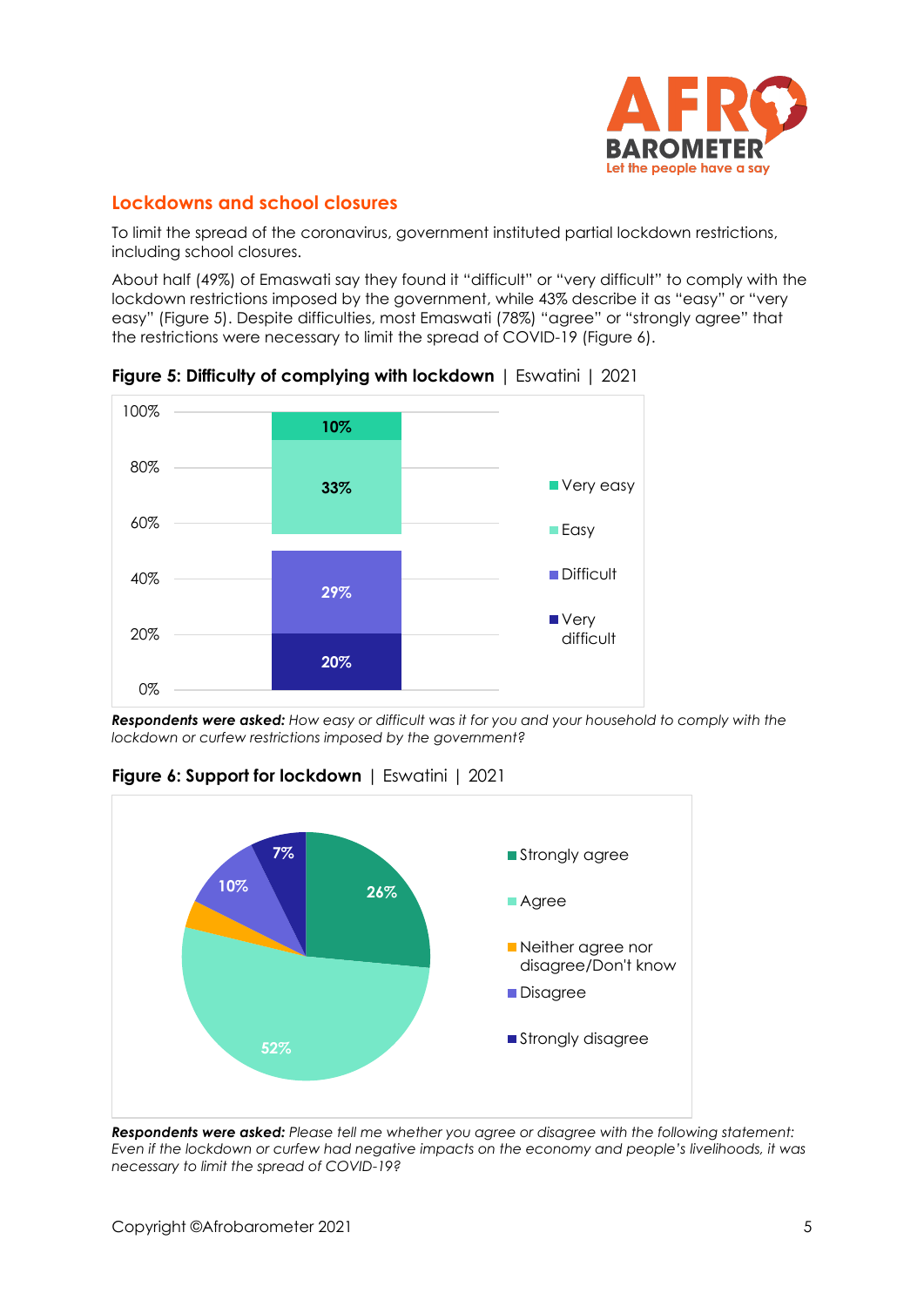

Similarly, six in 10 Emaswati (60%) support the government's decision to close the schools (Figure 7), although most believe the schools were closed for "much too long" (78%) or "somewhat too long" (15%) (Figure 8).



**Figure 7: Support for school closures** | Eswatini | 2021

*Respondents were asked: Did you support or oppose the government's decision to close schools in an effort to limit the spread of COVID-19?*



## **Figure 8: Length of school closures** | Eswatini | 2021

*Respondents were asked: In your opinion, was the period during which schools were closed too long or too short?*

## **Government assistance and performance**

In recognition of the impact of COVID-19 on people's livelihoods, the government set up relief programs. But the Afrobarometer survey shows that only three in 10 citizens (29%) say that their household received special government assistance during the pandemic (Figure 9).

Rural residents (32%) are more likely than urbanites (20%) to report having received government assistance, as are poor citizens (35%) compared to the economically best off (21%) (Figure 10).

Relief was also more likely to assist citizens with no formal education (41%) or with only primary schooling (43%) than those with secondary (27%) or post-secondary (17%) qualifications.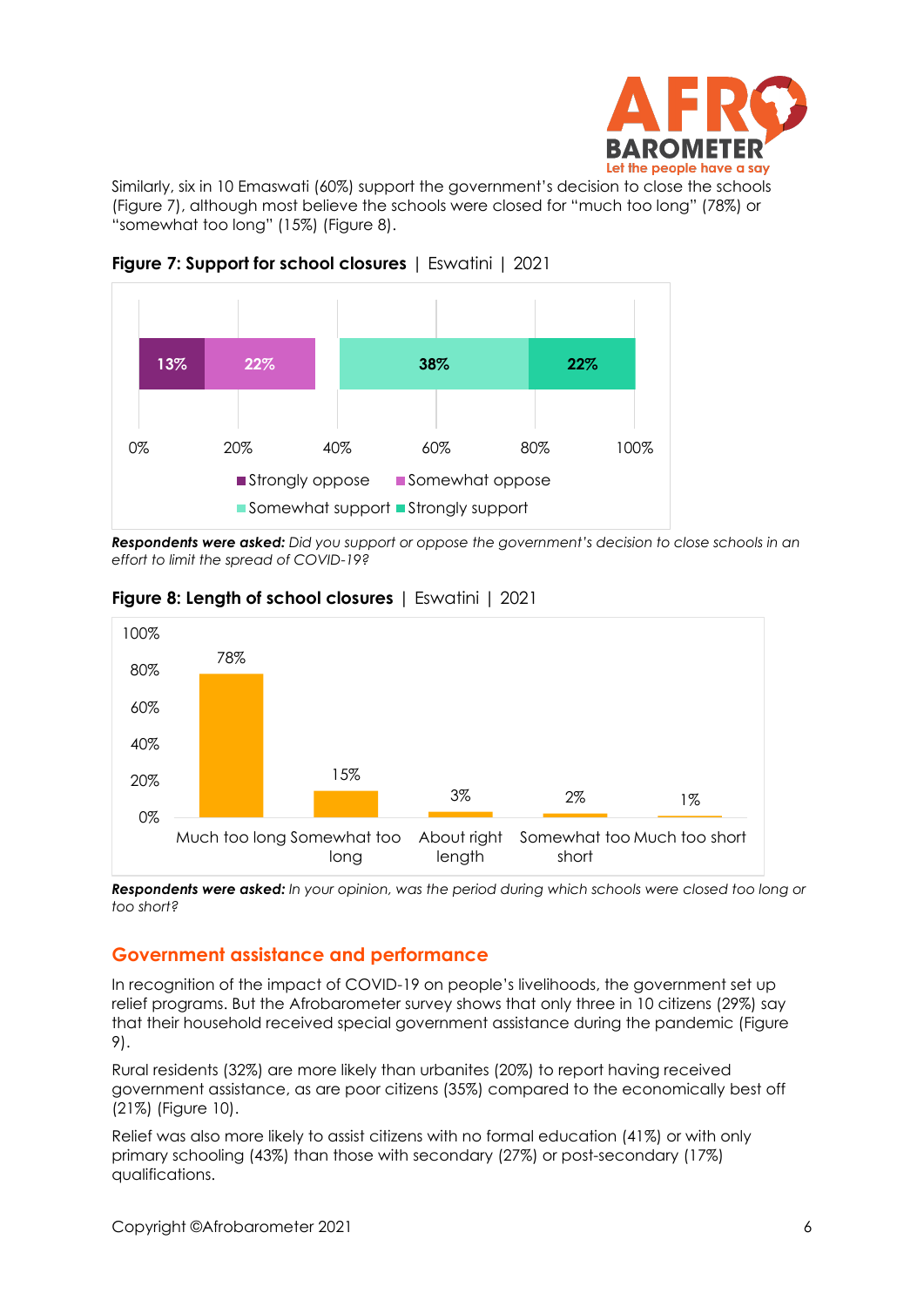

Two-thirds (65%) of citizens say government assistance during the pandemic was distributed unfairly, while only 8% feel that government assistance did not favour certain groups or regions but was distributed fairly (Figure 11).

Overall, overwhelming majorities say the government has done "very well" or "fairly well" in managing the response to the pandemic (83%) and keeping the public informed (90%) (Figure 12). However, only 38% say they trust official COVID-19 statistics "somewhat" or "a lot," and more than three-fourths (77%) believe that "some" or "a lot" of the resources available for responding to the pandemic were lost or stolen due to government corruption.



**Figure 9: Received government assistance** | Eswatini | 2021

*Respondents were asked: Since the start of the COVID-19 pandemic, have you or your household*  received any assistance from government, like food, cash payments, relief from bill payments, or other *assistance that you were not normally receiving before the pandemic?*



#### **Figure 10: Received government assistance** | by socio-demographic group | Eswatini | 2021

*Respondents were asked: Since the start of the COVID-19 pandemic, have you or your household received any assistance from government, like food, cash payments, relief from bill payments, or other assistance that you were not normally receiving before the pandemic? (% "yes")*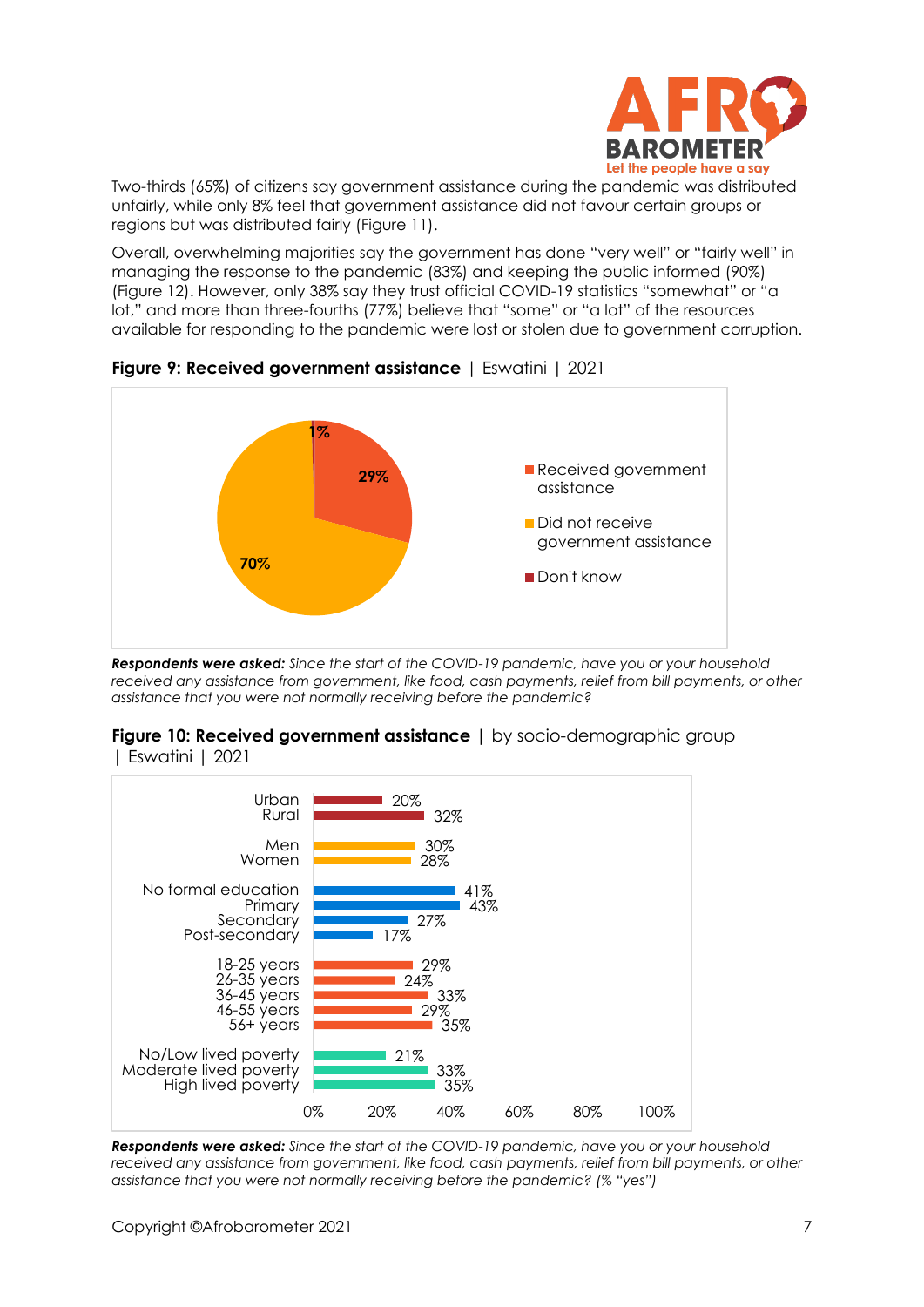





*Respondents were asked: Do you think that the benefits of government programs to support people during the COVID-19 pandemic, for example through food packages or cash payments, have been distributed fairly, or that the distribution was unfair, for example by favouring certain groups or regions?*



**Figure 12: Assessment of government efforts during the pandemic** | Eswatini | 2021

#### *Respondents were asked:*

*How well or badly would you say the current government has handled the following matters since the start of the COVID-19 pandemic, or haven't you heard enough to say: Managing the response to the COVID-19 pandemic? Keeping the public informed about COVID-19?*

*How much do you trust the official statistics provided by government on the number of infections and deaths due to the COVID-19 pandemic?*

*Considering all of the funds and resources that were available to the government for combatting and responding to the COVID-19 pandemic, how much do you think was lost or stolen due to corruption among government officials?*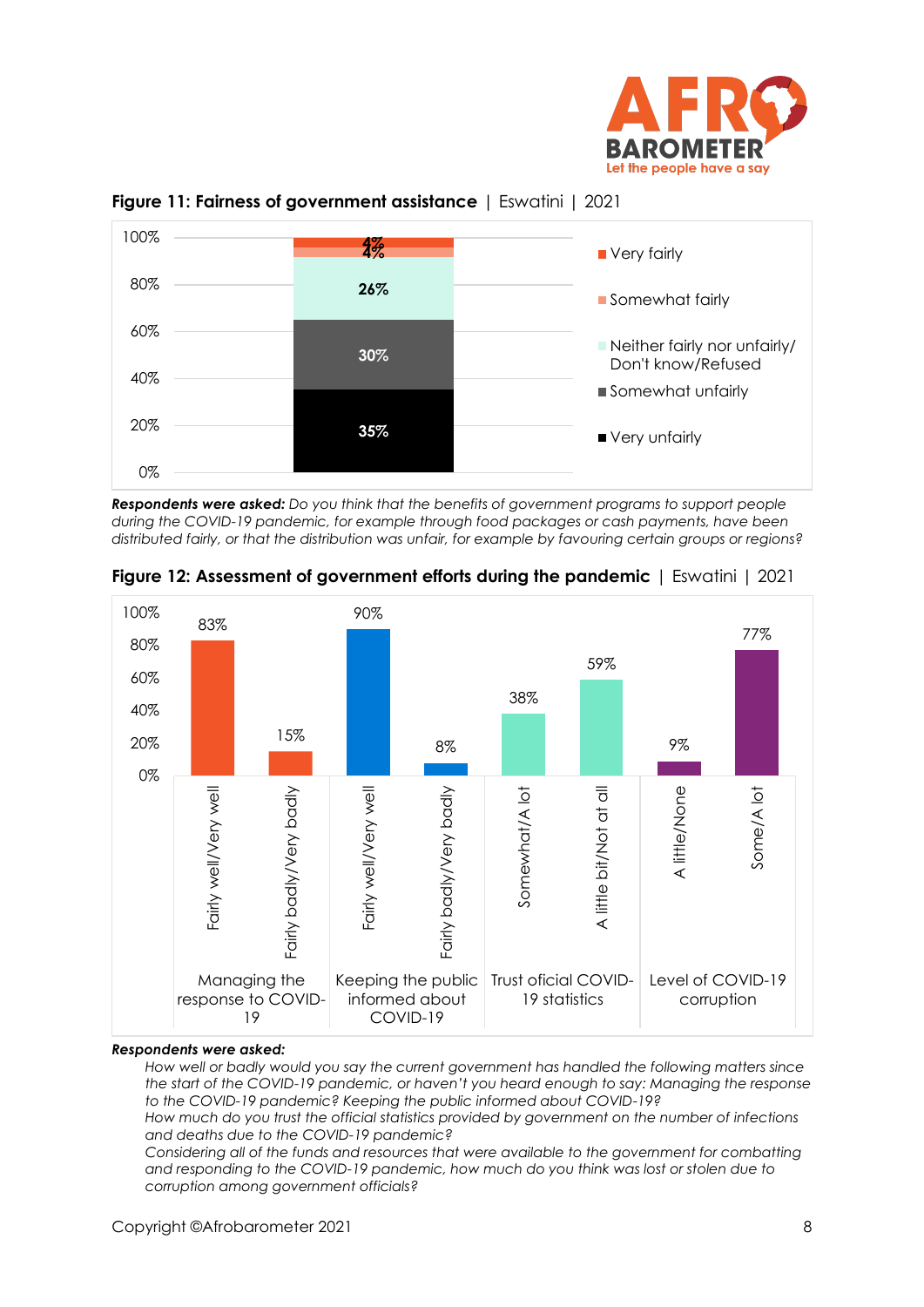

## **Vaccines**

While the government has launched a COVID-19 vaccination program to protect the population from severe disease and try to build herd immunity, only about three in 10 citizens (29%) say they trust the government "somewhat" or "a lot" to ensure that any vaccine for COVID-19 that is developed or offered to Emaswati is safe (Figure 13).

And fewer than four in 10 (37%) say they are "somewhat likely" or "very likely" to try to get vaccinated.



**Figure 13: Attitudes toward COVID-19 vaccines** | Eswatini | 2021

#### *Respondents were asked:*

*How much do you trust the government to ensure that any vaccine for COVID-19 that is developed or offered to* Swati *citizens is safe before it is used in this country? If a vaccine for COVID-19 becomes available and the government says it is safe, how likely are you to try to get vaccinated?*

Men and women are equally likely to indicate a willingness to get vaccinated, as are urban and rural residents. But clear differences emerge by respondents' age, education, and economic levels (Figure 14). Poor respondents (45%) are more open to vaccination than those who are economically better off (32%-40%).

Those with less education are more likely to express a willingness to be vaccinated, ranging from 51% of those with no formal education down to 32% of those with post-secondary qualifications.

And willingness to be vaccinated increases with age, ranging from just 29% of those aged 18- 25 to 55% of those over age 55.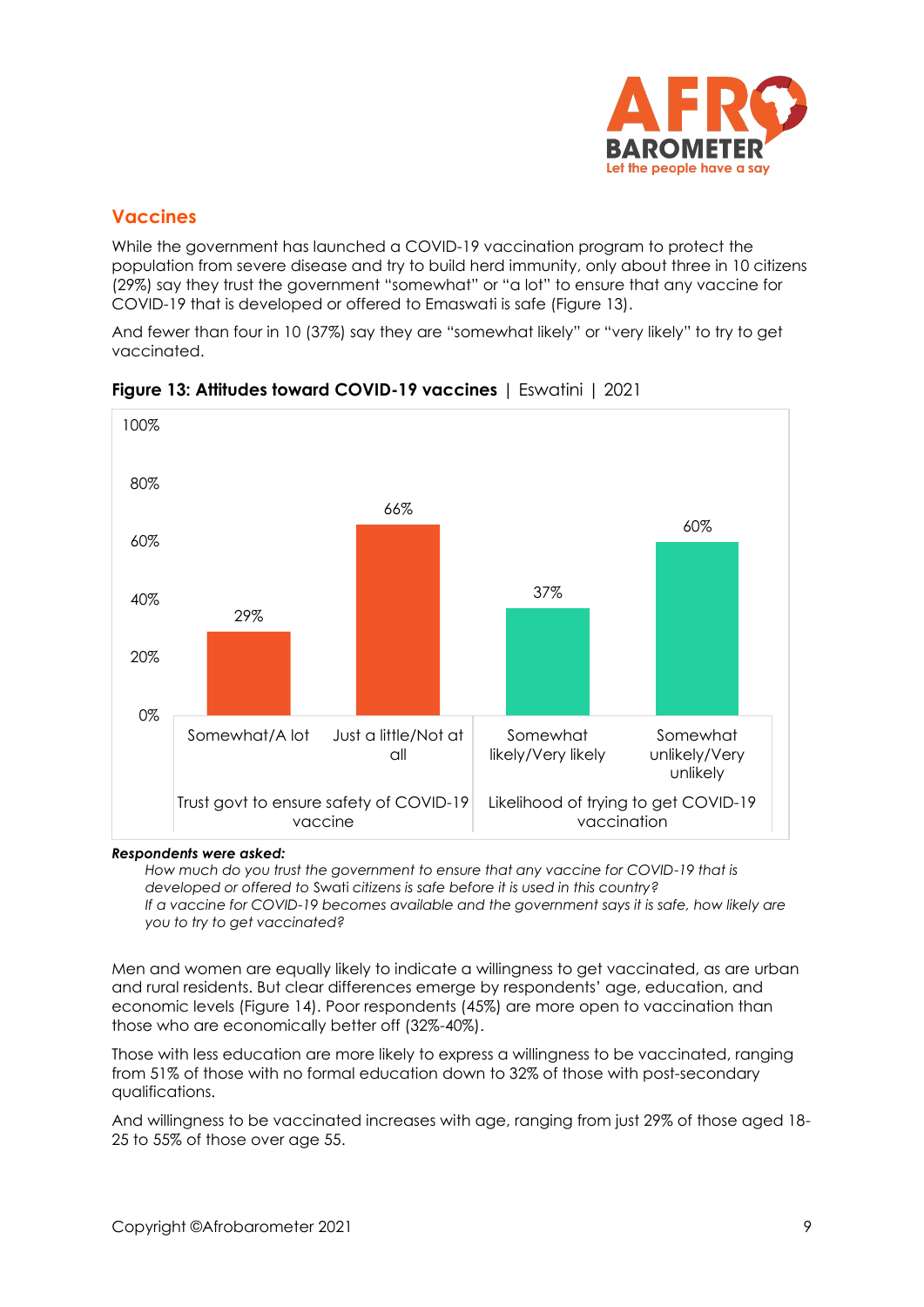



**Figure 14: Likely to try to get vaccinated** I by socio-demographic group I Eswatini | 2021

*Respondents were asked: If a vaccine for COVID-19 becomes available and the government says it is safe, how likely are you to try to get vaccinated? (% who say "somewhat likely" or "very likely")*

Although 37% of Emaswati indicate they are at least "somewhat likely" to try to get vaccinated, only 27% believe that a vaccine is more effective than prayer at preventing coronavirus infection. More than four in 10 (43%) say prayer is "somewhat more" or "much more" effective than a vaccine, while 28% assess the two as about equally effective (Figure 15).





*Respondents were asked: Some people think that prayer is an effective way to alter events in the world. Others put more faith in science to solve problems. Some people believe in both. What about you? Do you think that prayer is more effective or less effective than a vaccine would be in preventing COVID-19 infection?*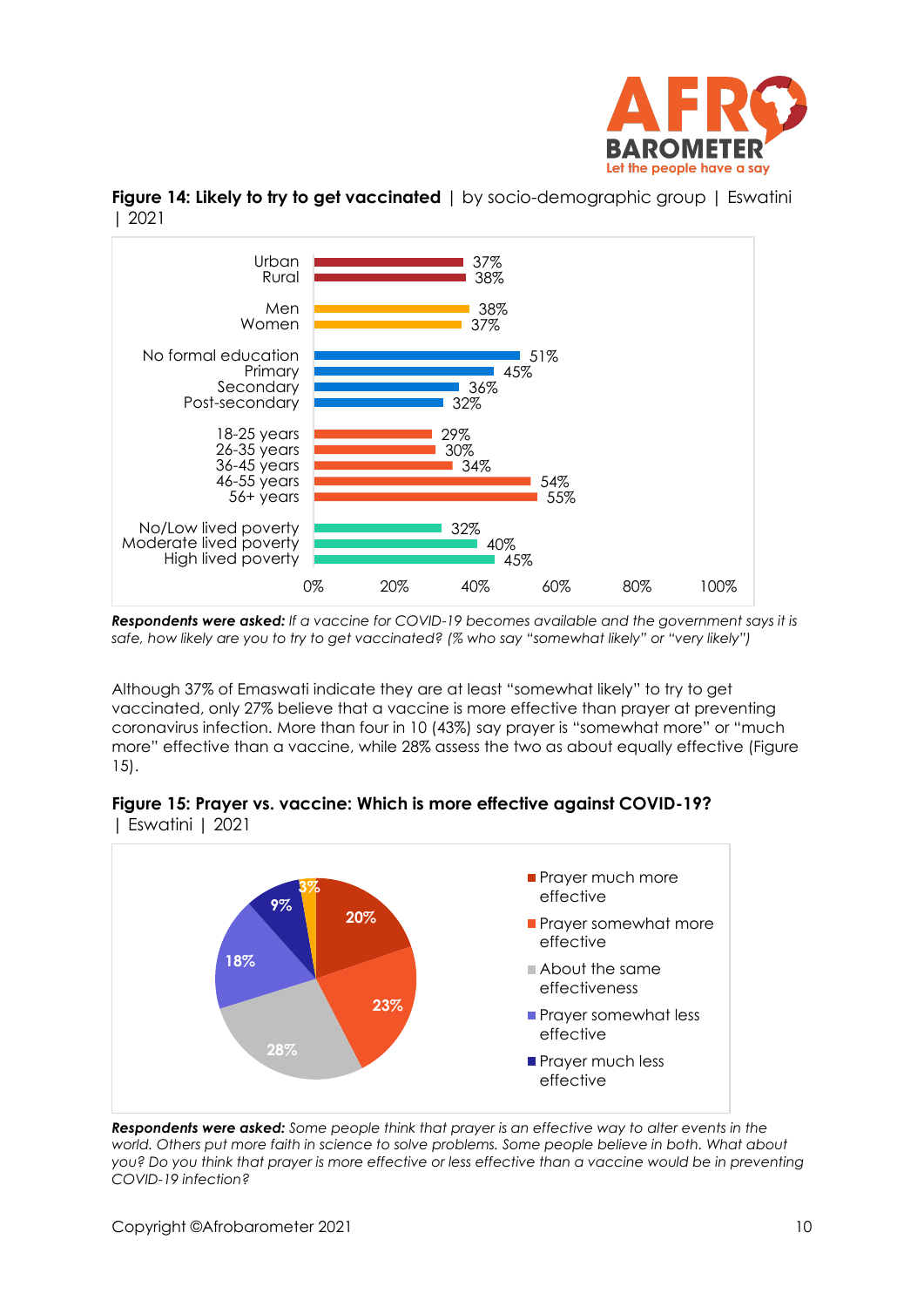

# **Restricting freedoms and democracy?**

The outbreak of the COVID-19 pandemic in Eswatini saw the activation of COVID-19 regulations that allowed the government to temporarily restrict certain freedoms for public health reasons. To what extent are Emaswati willing to accept limitations on their personal rights during a health emergency?

More than seven in 10 (72%) say the government is justified in using the police and security forces to enforce public health measures during a pandemic (Figure 16). Somewhat smaller majorities endorse the government's right to postpone elections and/or limit political campaigns (63%) and to censor media reporting (52%) during a public health crisis.

However, almost half (47%) of citizens say they are "somewhat worried" or "very worried" about politicians taking advantage of the COVID-19 pandemic to increase their power and authority (Figure 17).



**Figure 16: Restrict freedoms during health emergency?** | Eswatini | 2021

*Respondents were asked: When the country is facing a public health emergency like the COVID-19*  pandemic, do you agree or disagree that it is justified for the government to temporarily limit *democracy or democratic freedoms by taking the following measures:*

*Censoring media reporting?*

*Using the police and security forces to enforce public health mandates like lockdown orders, mask requirements, or restrictions on public gatherings?*

*Postponing elections or limiting political campaigning?*





*Respondents were asked: In some countries, people have been worried that governments and politicians are trying to take advantage of the COVID-19 pandemic to increase their wealth or power, or to permanently restrict freedoms or political competition. What about you? How worried are you, if at all, that the following things are taking place or might take place in Eswatini: Politicians are using the pandemic as an opportunity to increase their power and authority?*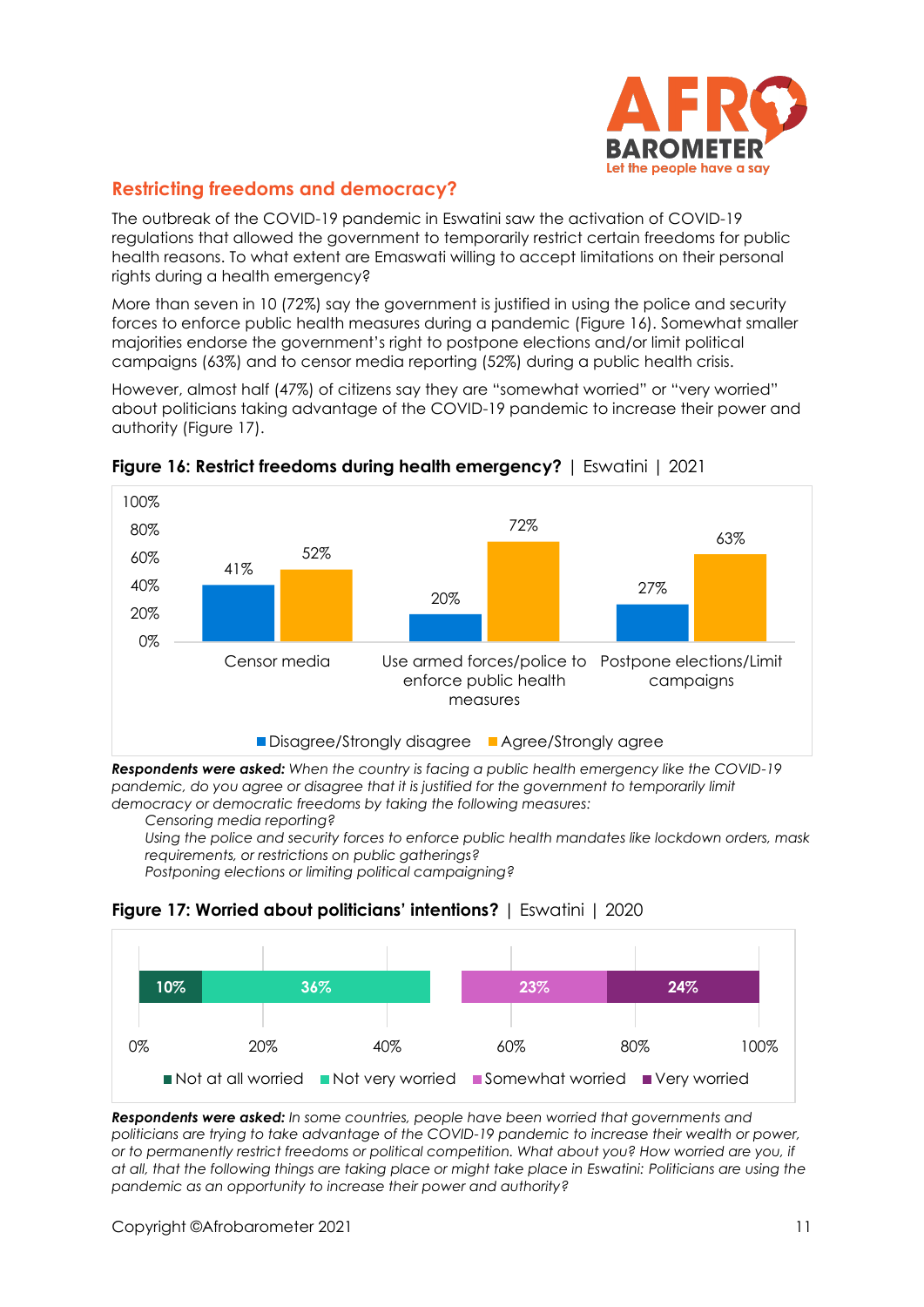

## **Looking ahead**

With the looming threat of a third wave of COVID-19 infections in Eswatini, two-thirds (67%) of citizens think that the pandemic will be "somewhat serious" or "very serious" in their country over the next six months (Figure 18).

But only half (50%) say the government should increase its investments in special preparations to respond to health emergencies like COVID-19 if that would mean fewer resources are available for other health services.



## **Figure 18: Future impacts of COVID-19** | Eswatini | 2021

#### *Respondents were asked:*

*Looking ahead, how serious of a problem do you think the COVID-19 pandemic will be for Eswatini over the next six months?*

*Do you agree or disagree with the following statement: Our government needs to invest more of our health resources in special preparations to respond to health emergencies like COVID-19, even if it means fewer resources are available for other health services?*

## **Conclusion**

While citizens are satisfied with the government's overall management of the COVID-19 response, survey data also highlight challenges that the government faces. These include distributing assistance in a manner that is perceived as fair, eliminating corruption from the management of pandemic-related resources, and building public trust in the motivations of political leaders and in the government's ability to ensure the safety of COVID-19 vaccines.

With only about one-third of citizens indicating a willingness to be vaccinated, the government's vaccination campaign will require extensive public education and persuasion if it is to succeed.

> Do your own analysis of Afrobarometer data – on any question, for any country and survey round. It's easy and free at www.afrobarometer.org/online-data-analysis.